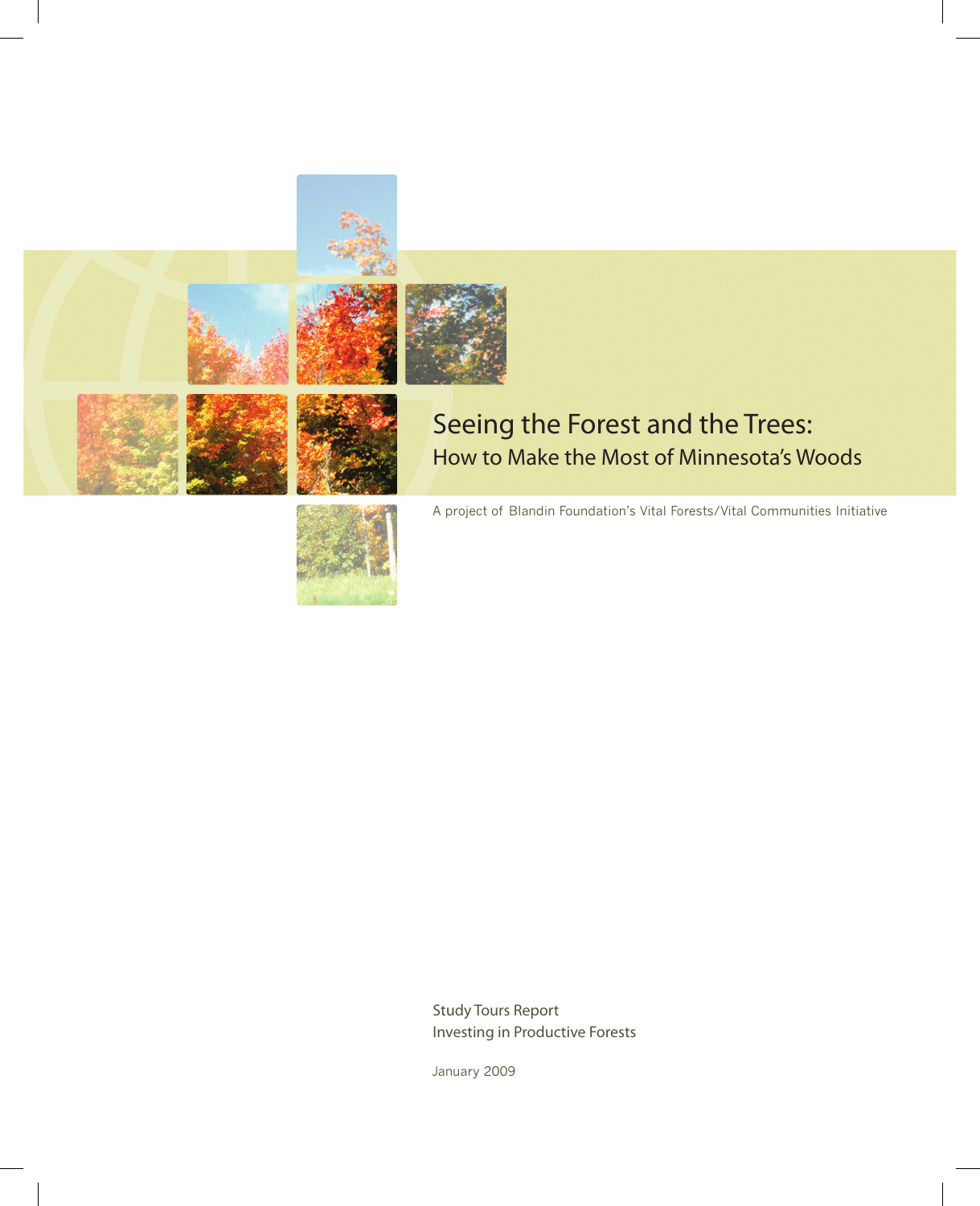## Executive Summary

**The absolutive form is a set of diverse professional background**<br>and experiences declared this as their shar<br>commitment following a series of study tours to *nvestment in more productive forests. Forestry leaders of diverse professional backgrounds and experiences declared this as their shared north central Minnesota, Canada and Scandinavia over 18 months in 2007 and 2008.* 

Convened by the Blandin Foundation's Vital Forests/Vital Communities initiative, the group articulated and endorsed a vision for productive forests in Minnesota:

> Minnesota will increase forest productivity by making the necessary investments to improve the quantity, quality and value of our region's forests and the forest products and benefits they provide.

To achieve this vision, study tour participants ultimately organized themselves into five action teams to pursue the following specific strategies:

- Develop a forest bioenergy strategy for Minnesota.
- Appeal to family forest owners by employing existing incentives and creating new incentives that draw them into organization, management, and conservation, using Itasca County as a pilot.

p.2

- Build regional and state-wide constituencies for investment in the productivity of our region's forests.
- Use intermediate treatments across all ownerships to advance forest productivity, whether it's for timber, wildlife, recreation, biodiversity and/or biomass.
- Rationalize ownership and intensify management of school, swamp, and university trust lands consistent with preservation of environmental values.

Study tour project participants are committed to implementing this agenda; Blandin Foundation staff will continue to provide necessary convening and administrative support. Study participants will meet periodically in 2009 to review progress on project goals and adjust course, as appropriate, to ensure their vision is achieved.